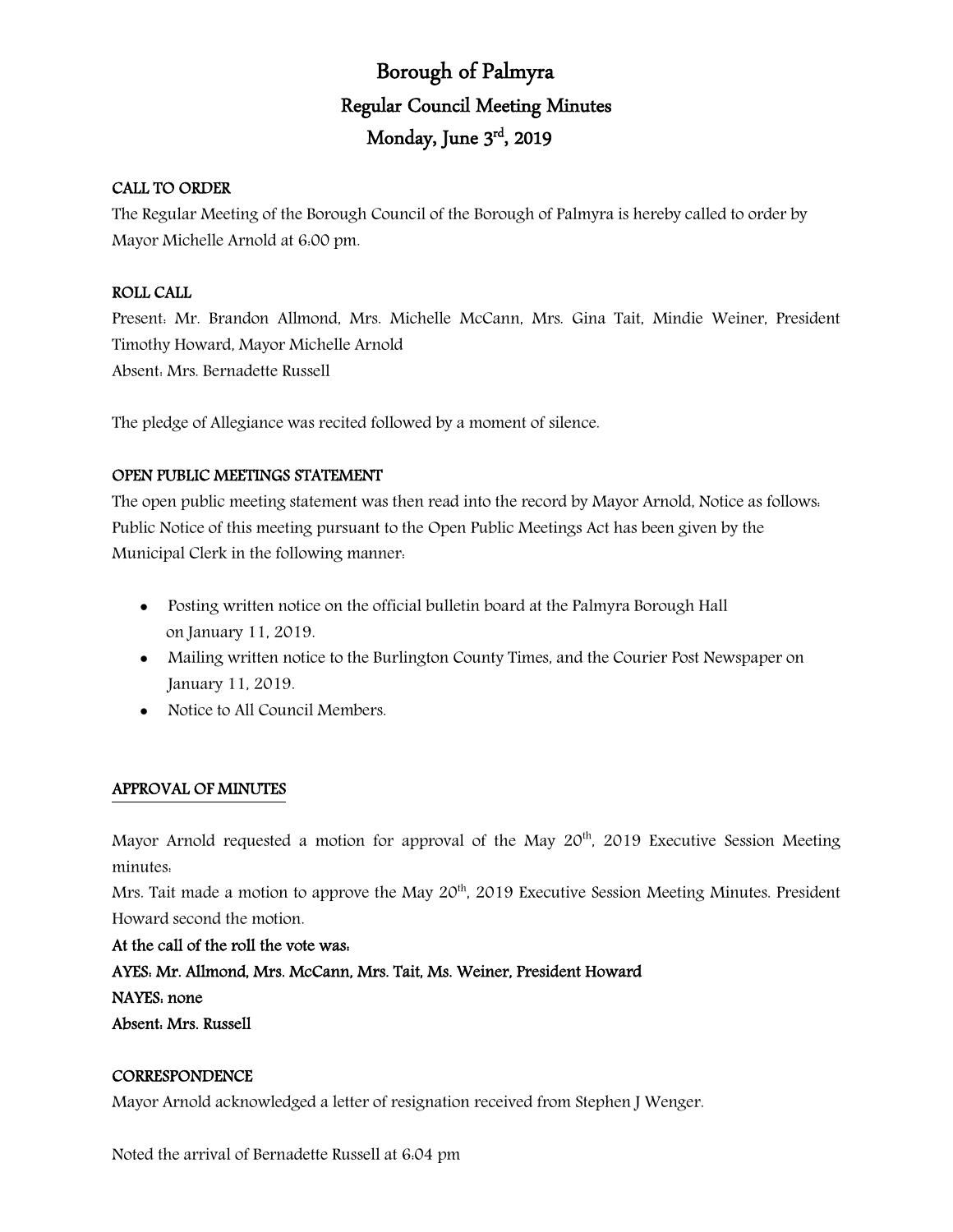Mayor Arnold read a letter received from Carrie Sargent, Urban & Community Forestry Coordinator. Mayor Arnold read a letter received from Diane Gutierrez-Scaccetti, New Jersey Department of Transportation.

#### PUBLIC PORTION

Mayor Arnold asked for a motion to open the Public Portion. Mrs. Russell made a motion to open the public portion for comments. Mrs. Tait second the motion

All members present voted in favor of the motion

No one from the public wishing to be heard, Mrs. Russell made a motion to close the public portion, Mrs. Tait second the motion.

All members present voted in favor of the motion.

# ORDINANCE ON FIRST READING – Public Hearing to be held July  $15<sup>th</sup>$ , 2019.

Ordinance 2019-06, An Ordinance of the Borough of Palmyra in the County of Burlington, New Jersey, Providing for Various Capital Improvements and related expenses in and for the Borough Appropriating 1,496,700.00 therefore authorizing the Issuance of \$1,387,000.00 in General Improvement Bonds or Notes of the Borough to Finance the same.

Mayor Arnold asked for a motion to approve Ordinance 2019-06. Mrs. Russell made a motion to approve Ordinance 2019-06. President Howard seconded the motion.

# At the call of the roll, the vote was: AYES: Mr. Allmond, Mrs. McCann, Mrs. Russell, Mrs. Tait, Ms. Weiner, President Howard NAYES: None

Ordinance 2019-07, An Ordinance of the Borough of Palmyra, in the County of Burlington, New Jersey; Providing for Various Capital Improvements for the Borough's Sewer Utility, Appropriating \$132,500.00, Therefore Authorizing the Issuance of \$125,875.00 in Sewer Utility Bonds or Notes of the Borough to Finance the same.

Mayor Arnold asked for a motion to approve Ordinance 2019-05. Mrs. Tait made a motion to approve Ordinance 2019-07. Mrs. Russell seconded the motion.

At the call of the roll, the vote was: AYES: Mr. Allmond, Mrs. McCann, Mrs. Russell, Mrs. Tait, Ms. Weiner, President Howard NAYES: None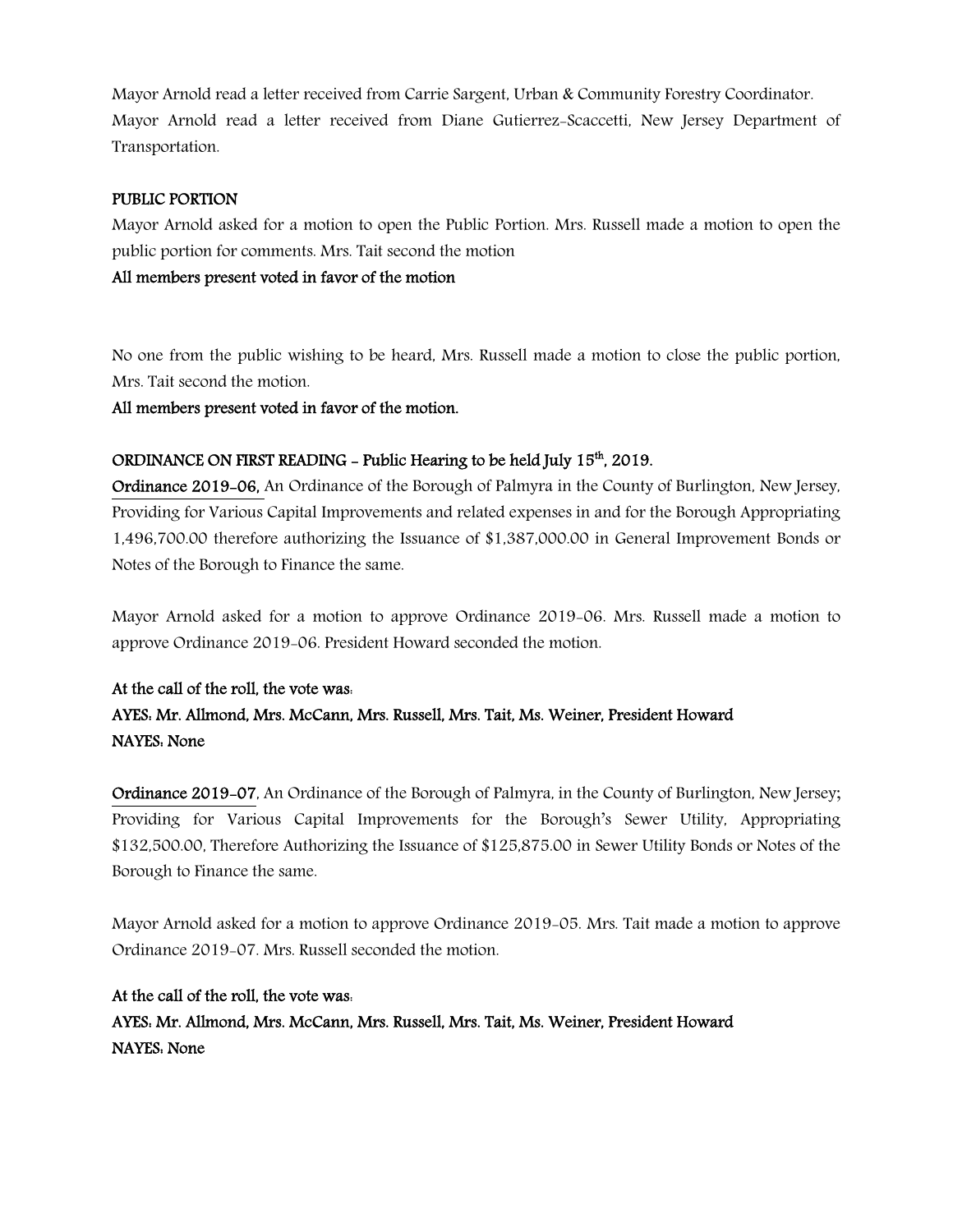#### ORDINANCE ON SECOND READING (Public Hearing).

Ordinance 2019-05, An Ordinance Of The Borough of Palmyra to Provide for and Determine the Rates and Ranges of Compensation of Each Employee and Officer of the Borough of Palmyra for years 2019 and 2020. This Ordinance expires on December 31<sup>st</sup>, 2020 unless otherwise amended.

Mayor Arnold asked for a motion to open Ordinance 2019-05 for public hearing. Mrs. Russell made a motion to open Ordinance 2019-05 for public comments. Mrs. Tait second the motion

## All members present voted in favor of the motion

Mr. Rader – Harbour Drive. Mr. Rader asked if this ordinance gives the highs and lows of what each individual could be paid. Mr. Gural indicated that the ordinance indicates how much money a particular position can be paid, the high and low amounts of the position; the salary resolution indicates exactly how much money each individual is being paid as of April  $1<sup>st</sup>$  on the given year. (a snapshot)

No one else wishing to be heard, Mrs. Russell made a motion to close the public hearing, Mrs. Tait second the motion.

#### All members present voted in favor of the motion.

Mayor Arnold asked for a motion to approve Ordinance 2019-05. Mrs. Russell made a motion to approve Ordinance 2019-05. President Howard seconded the motion.

# At the call of the roll, the vote was: AYES: Mr. Allmond, Mrs. McCann, Mrs. Russell, Mrs. Tait, Ms. Weiner, President Howard NAYES: None

Ordinance 2019-05 was adopted

#### RESOLUTIONS Consent Agenda

Resolution 2019-151 to Resolution 2019-165 will be enacted as a single motion, if any resolution needs additional discussion it will be removed from the consent agenda and voted on separately. Mayor Arnold asked if any items which needed to be removed from the consent agenda. Borough Council indicated no.

Resolution 2019-151, Resolution Authorizing the Refund of Rental Inspection Fees Improperly charged to Dorett Hipplewith in the amount of \$250.00.

Resolution 2019-152, Resolution Authorizing the Finance Officer to Pay Vendor Bills During the Month of June 2019

Resolution 2019-153, Resolution Requesting Approval of item of Revenue and Appropriation N.J.S.A. 40A:4-87 (Chapter 159) 2019 Clean Communities Grant in the amount of \$17,125.92

Resolution 2019-154, Resolution Requesting Approval of item of Revenue and Appropriation N.J.S.A. 40A:4-87 (Chapter 159) Click It or Ticket 2019 Seat Belt Mobilization in the amount of \$5,500.00 Resolution 2019-155, Resolution Requesting Approval of item of Revenue and Appropriation N.J.S.A.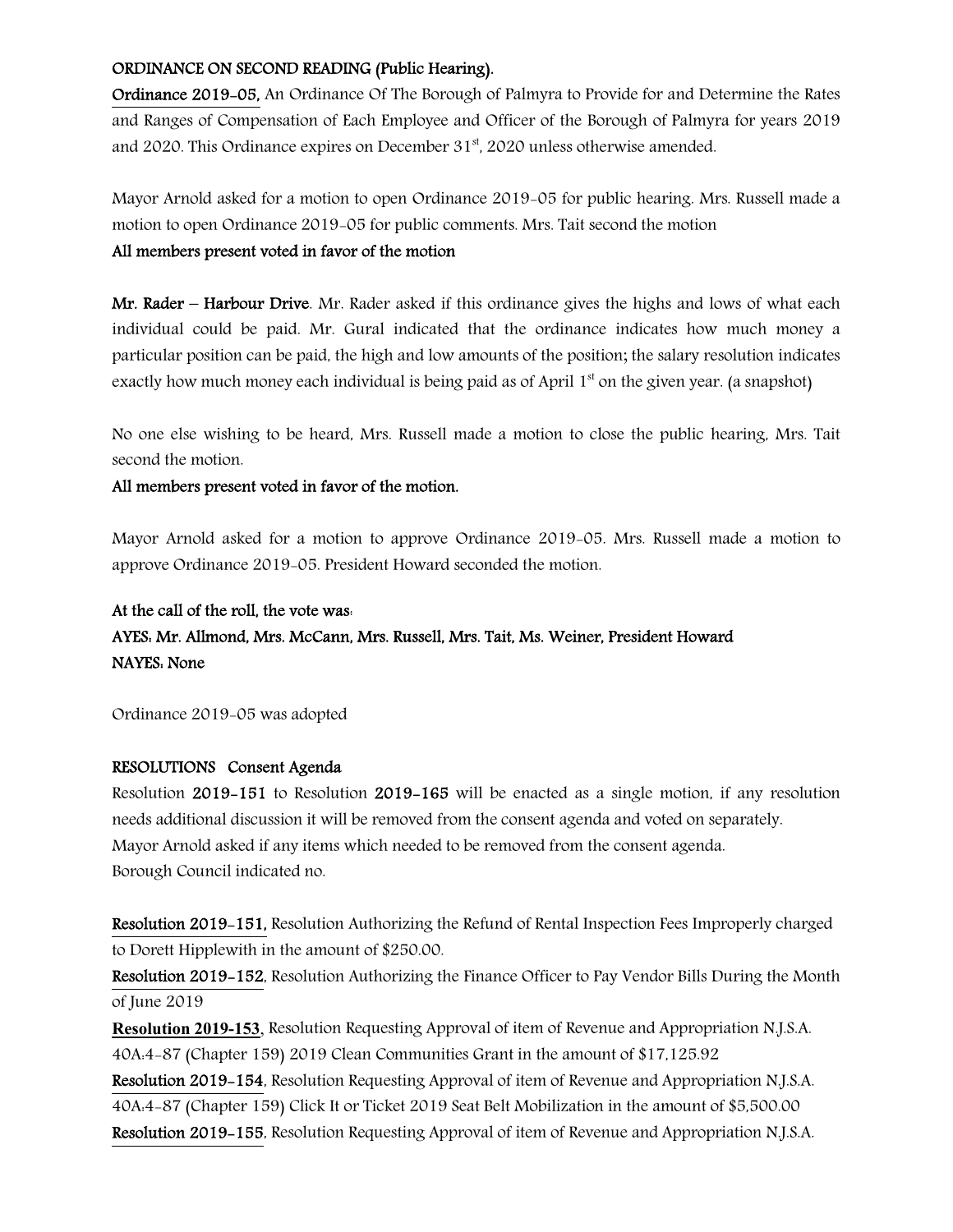40A:4-87 (Chapter 159) Municipal Court Alcohol Education Rehabilitation and Enforcement Fund in the amount of \$643.00

Resolution 2019-156, Resolution Requesting Approval of item of Revenue and Appropriation N.J.S.A.

40A:4-87 (Chapter 159) Safe & Secure Communities Grant in the amount of \$39,485.00

Resolution 2019-157, Resolution Authorizing the 2019-2020 Liquor License Renewal for John P Grew, Inc. T/A Park Tavern Plenary Retail Consumption License #0327-33-006-004

Resolution 2019-158, Resolution Appointing Joseph Osinski as Part-Time Digital Evidence Technician for the Palmyra Police Department at the Rate of \$22.00 Per Hour not to exceed 28 Hours Per Week Effective July  $1<sup>st</sup>$ , 2019

Resolution 2019-159, Resolution Authorizing Chief Pearlman to sign proposal with the Rodgers Group, LLC for Accreditation of the Palmyra Police Department per their attached proposal authorizing option1 Accreditation Consultation Services Program at the cost of \$39,900.00 payable over 12 months.

Resolution 2019-160, Resolution of the Borough of Palmyra Establishing the Annual Rates of Compensation and/ or Hourly rates paid to Borough Employees

Resolution 2019-161, Resolution Awarding a Contract to Pioneer General Contracting Co., for 2019 Miscellaneous Concrete Construction Project per ERI's Recommendation of Award Letter Dated May 13<sup>th</sup>, 2019 in the amount of \$66,029.00

Resolution 2019-162, Resolution Authorizing the Mayor to Execute an Agreement between the Borough of Palmyra and the YMCA of Philadelphia and Freedom Valley for the 2019 Palmyra Summer Camp Program at the Palmyra Community Center

Resolution 2019-163, Resolution Authorizing the 2019-2020 Liquor License Renewal for Oberg LLC, T/A Curran's Irish Pub/5 West Plenary Retail Consumption License with Broad Package #0327-32-003-007

Resolution 2019-164, Resolution Authorizing the purchase of Dodge Durango Per Cranford CO-OP Contract #47-CPCPS From Carman Jeep in the amount of \$27,872.00

Resolution 2019-165, Resolution Authorizing the 2019-2020 Liquor License Renewal for DHAVAL Inc. T/A Palmyra Liquors Plenary Retail Distribution License #0327-44-004-005

Mayor Arnold asked for a motion to approve the consent agenda Resolutions 2019-151 thru Resolution 2019-165. Mrs. Russell made a motion to approve Resolutions 2019-151 thru Resolution 2019-165. Mrs. Tait seconded the motion.

# At the call of the roll, the vote was:

# AYES: Mr. Allmond, Mrs. McCann, Mrs. Russell, Mrs. Tait, Ms. Weiner, President Howard NAYES: None

# COMMUNITY SPOTLIGHT

Mayor Arnold stated the Special Olympics Torch would be held on June 7<sup>th</sup>, 2019. Mayor Arnold noted the Independence Fire Company hosted its 2019 Golf Outing on July 22<sup>nd</sup>, 2019.

# PUBLIC REMINDERS

Mayor Arnold stated the Public Works department is now open until 7:00 pm on Wednesday nights.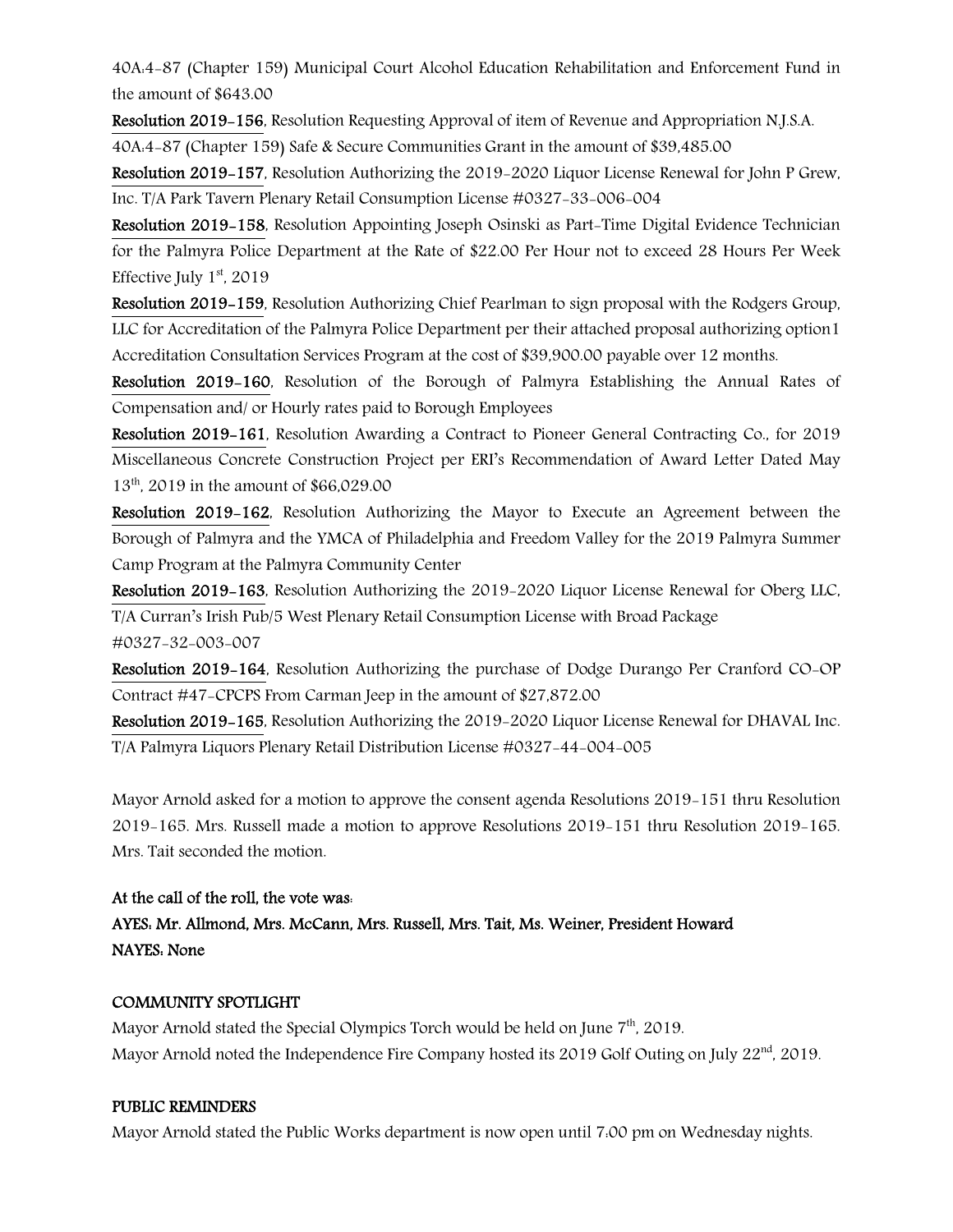Ms. Weiner stated she would like to thank the War Memorial Committee for the great job they did with the Memorial Day Celebration.

#### DISCUSSION ITEMS

#### NEW Business

Mayor Arnold inquired how the Farmers Market guidelines were coming. Ms. Weiner indicated she would reach out to Mr. Gural and would write something up.

President Howard indicated some bands had been contacted for the Summer Concerts which will begin on July 16th, 2019. Mrs. Tait asked if the information could be posted on the website. Mr. Gural indicated yes. Mr. Tait indicated the first Tuesday night in August is National Night Out and "Friends Band" will be playing at the bandshell, which is not part of the Summer Concerts.

Mr. Allmond indicated the June/July edition of the Borough Newsletter is in your packets and anyone with information for the next newsletter can send it to him.

Mr. Rosenberg indicated the writ of execution in regards to Fillit Inc. was received today. He indicated the next step is to send it to the appropriate Sherriff for levy. Mr. Rosenberg noted he would keep the governing body aware as things proceed.

Mr. Gural indicated during the budget process proposed merit increases were mentioned however the discussion was postponed. Mr. Gural stated the only increases paid are the 2% across the board for all employees. Mr. Gural indicated it is time for that conversation. Ms. Weiner asked if that conversation would be had in committee. Mr. Gural indicated it could. Mayor Arnold clarified the conversation would be done in committee and then recommendations would be brought back to council for decision. Mr. Gural indicated there has been conversation amongst the staff regarding exchanging the Columbus Day Holiday with July 5<sup>th</sup>, 2019. Mr. Gural explained the staff would work on Columbus Day in October and be off on July  $5<sup>th</sup>$ , 2019. Council agreed.

Mayor Arnold indicated she was proposing that June  $21<sup>st</sup>$ , 2019 thru August 30<sup>th</sup>, 2019 the Borough Hall staff be allowed to work 'Summer Hours". Mayor Arnold indicated those "Summer Hours" would be, Monday thru Thursday 8:00 am to 4:30 PM (Tax Office -Mondays until 6:30 pm) and Fridays 8:00 am to 2:00 pm. There was some discussion and council agreed.

Mr. Gural noted there were a number of grant opportunities available and some which we are considering were included in council's packet. Mr. Gural indicated he was still speaking with Mr. Kirchner and Mr. Gerkens and would get back to council with which ones we would pursue if any. Ms. Weiner inquired if the Clean Community Grant was received every year. Mr. Gural indicated yes. Mr. Gural noted during the budget process we appropriated funding to lease two vehicles. Mr. Gural stated after conversations with both Chief Pearlman and Ms. Condo, instead of leasing two vehicles we decided to purchase on vehicle, which is the one council approved earlier tonight. Mr. Gural stated moving forward we are getting out of the lease vehicle business and purchase the vehicles we need. Mr. Gural noted that when vehicles are no longer needed we will sell them on Gov. Deals.

#### OLD Business

Mr. Gural stated he, Mayor Arnold and Mr. Hogue participated in the meeting with NJDEP representatives regarding the redevelopment area and our concerns regarding meetings being held and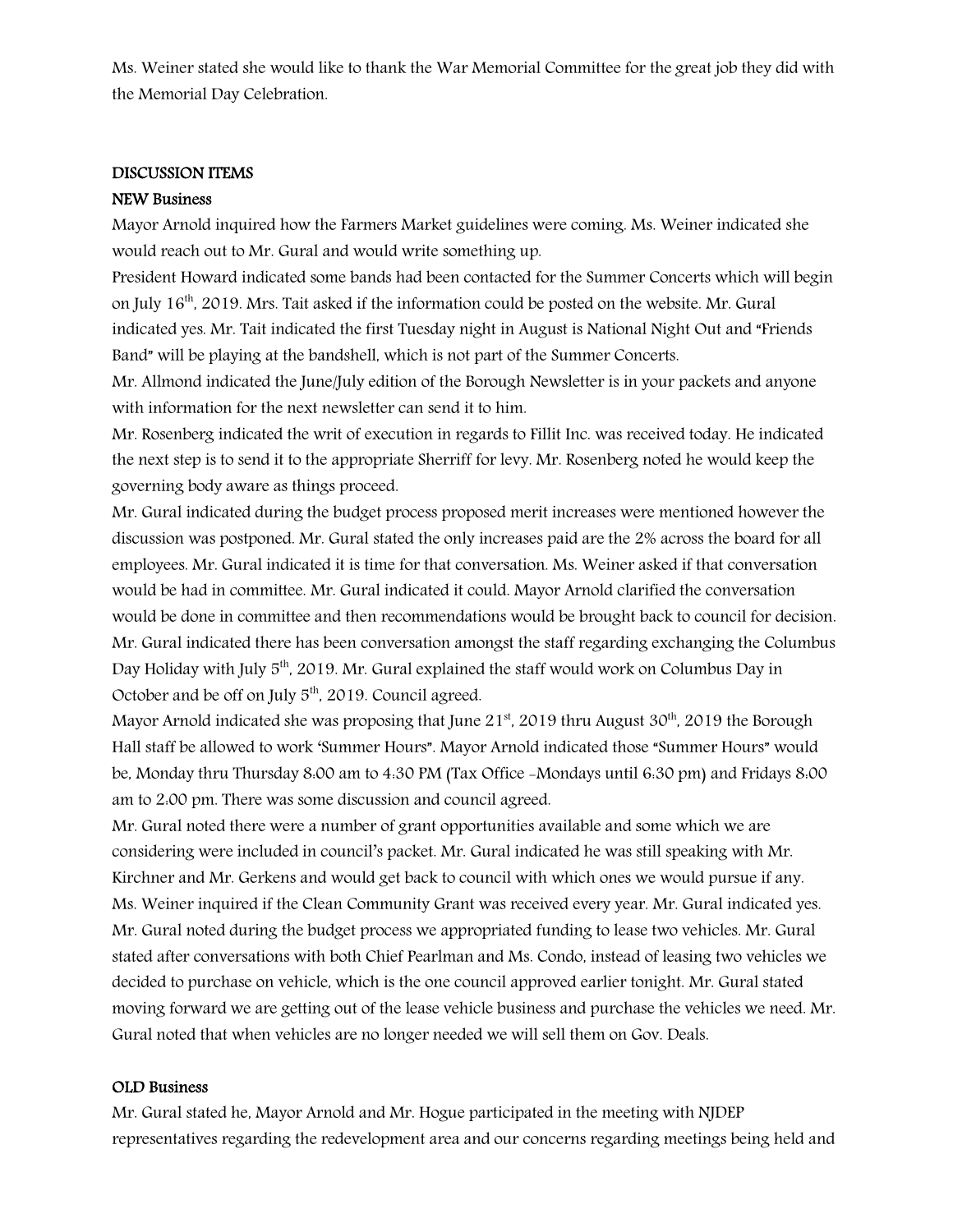the Borough not being included. Mr. Gural indicated they went over the concerns of the Borough regarding our inability, at first, to attend that meeting with Soil Safe. Mr. Gural noted that assurances were given that any meeting the DEP is involved in regarding our redevelopment area, the Borough would absolutely be invited. Mr. Gural stated they could not indicated the same for the Attorney General's Office. Mr. Gural also noted that prior to the meeting we received from DEP the notes of Soil Safe regarding the meeting which Mr. Hogue was ultimately allowed to attend to represent the Borough. Mr. Hogue's also took notes, which he distributed to all 28 participants and the governing body which corrected some of the notes provided by soil safe.

Mr. Gural indicated that tomorrow we have a kick off meeting scheduled at 2:00 pm with P3 Jumbo Redeveloper and his team. Mr. Gural stated additional information will be given in closed session. Mr. Gural stated that prior to signing the redevelopment agreement with Outlaw we adopted an Ordinance accepting the appraisal we received on that property. Mr. Gural indicated Mr. Brewer is now fully authorized to begin negotiations with the owner of the former PNC Bank.

Mr. Gural indicated the five Military Flags for Market Street have been ordered and we already have the smaller banners for Market Street. Mr. Gural indicated the total cost for the five banners and the brackets and installation of the banners on Market Street is \$3,270.00 which will come from the capital budget line outdoor displays.

Mayor Arnold indicated the form for purchasing an engraved paver for the Chief Payton I Flournoy Park will be on the website. Mayor Arnold noted as soon as we have a group of 50 the engraver can come out and do the first engraving. Mayor Arnold stated hopefully the first engraving can be done prior to the Park Dedication. Mayor Arnold stated we have two proposed dates for the dedication, June  $27<sup>th</sup>$ , 2019 and July 11<sup>th</sup>, 2019 at 1:00 pm. Mayor Arnold indicated she had spoken with Chief Pearlman and they would like to give to police awards at the same time. There was discussion regarding the time, dates and ability of the public to attend. After a lengthy discussion Mayor Arnold stated she would return to the family and ask for other dates with the intention of having it at 6:00 or 7:00 pm on a Wednesday night. Mayor Arnold and Ms. Weiner will work together to put together a list of what things will be needed and forward to Mr. Gural who will disseminate it to the remainder of council. Mayor Arnold showed council the materials for and explained the idea for the bottom of the mural area on Tony's Barber shop. Mayor explained the color choices and the number of tiles on each of the three panels. Mayor Arnold indicated the plaques who have the name of the company and the year the business was established. There was discussion regarding the number of tiles, the durability of the product, the names to be placed on the tiles and the feelings of the barber shop owner. Mayor Arnold stated the cost is about \$4,572.00.

After some additional discussion President Howard made a motion to allow Mr. Gural and Mrs. Condo to find funding for phase II of the wall mural at Tony's Barber shop as described in an amount not to exceed \$4,700.00. Mrs. Tait second the motion.

#### All members present voted in favor of the motion.

Mr. Gural noted that if money was going to be accepted for the brick pavers then a motion was needed for direction as to where those funds should be deposited. Mayor Arnold indicated the funds should be deposited into the recreation trust fund and asked for a motion to set the fee and placement of the funds received for that project.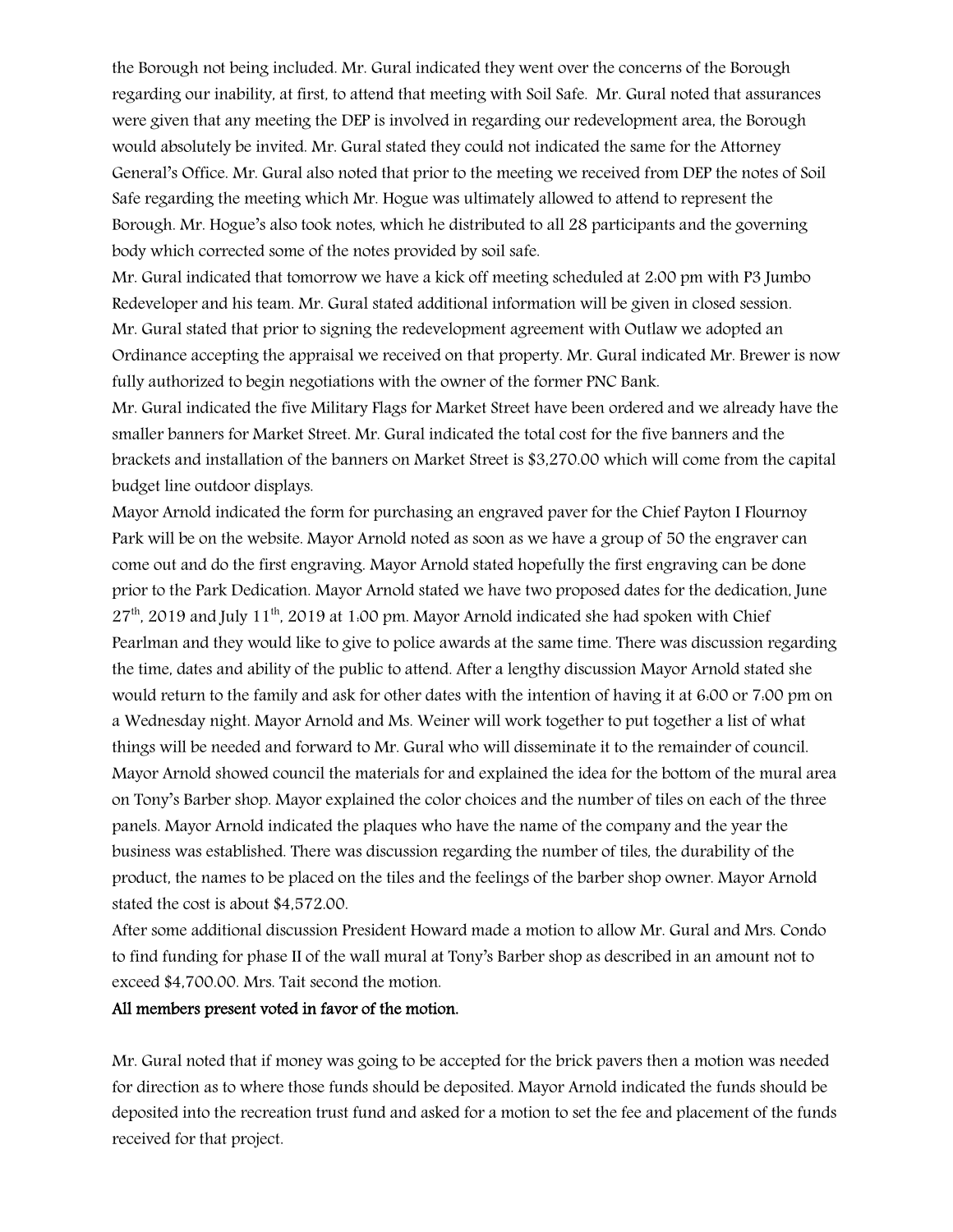Mrs. Russell made a motion Resolution 2019-166. A Resolution authorizing a fee of \$50.00 per paver block purchased and engraved for the Chief Payton I Flournoy Park paving project and depositing funds received into the Recreation Trust Find. Mrs. Tait second the motion.

# At the call of the roll, the vote was: AYES: Mr. Allmond, Mrs. McCann, Mrs. Russell, Mrs. Tait, Ms. Weiner, President Howard NAYES: None

Mayor Arnold noted the Renaissance Insurance proposal will be discussed in closed session.

Mr. Gural stated during the committee meeting, he, Mayor Arnold, Mr. Allmond and President Howard with the Harbour Condo Association representatives discussed were the lights and equipment in the public works yard, and main Harbour Drive. Mr. Gural indicated they are working on correcting the problem at public works. Mrs. Tait stated again that she felt there was a conflict of interest with the Mayor serving on that committee representing the Borough, as her husband owns property in the Harbour. Mrs. Tait asked Mr. Rosenberg to look into that situation and to determine if it is a conflict. Mayor Arnold indicted there was no conflict. Mrs. Tait indicated council just wants to make sure the Borough is protected. Mrs. Tait indicated we have been dealing with a number of complaints and allegations which we sent to the Local Finance Board and have been waiting for their response however the Board of Realtors should also get a copy of those allegations and complaints. There was discussion regarding the Mayor's behavior and the complaints and allegations and whether they were confidential documents or not. Mrs. Tait indicated she would like to make them available to the public so they know what we are talking about. President Howard agreed. Mrs. Tait made a motion to have the information regarding the allegations and complaints made available to the public. President Howard second the motion. Mr. Rosenberg noted he was not in a position tonight to offer a legal opinion as to whether or not the governing body has the authority to release confidential investigation reports to the public by way of a motion/resolution. Mr. Rosenberg did however note that the governing body can direct Mr. Gural and or Mr. Rosenberg to disseminate that information to whomever the wish it to be sent to. Mrs. Tait withdrew her motion and President Howard withdrew his second of the previous mentioned motion. Mr. Gural stated all documents maintained by the Borough of Palmyra is subject to the custodian of the reports decision as to whether it can be released or not. Ms. Jackson the Municipal Clerk is responsible for answering all OPRA requests, she may seek advice from Mr. Rosenberg however the final decision is hers to make.

There was some additional discussion and Mrs. Tait make a motion for Mr. Gural and Mr. Rosenberg to send the packet of allegations, complaints and investigatory report of Mr. Dan Rosenberg to the State of New Jersey Board of Realtors. President Howard second the motion.

At the call of the roll, the vote was: AYES: Mrs. McCann, Mrs. Russell, Mrs. Tait, President Howard NAYES: Mr. Allmond, Ms. Weiner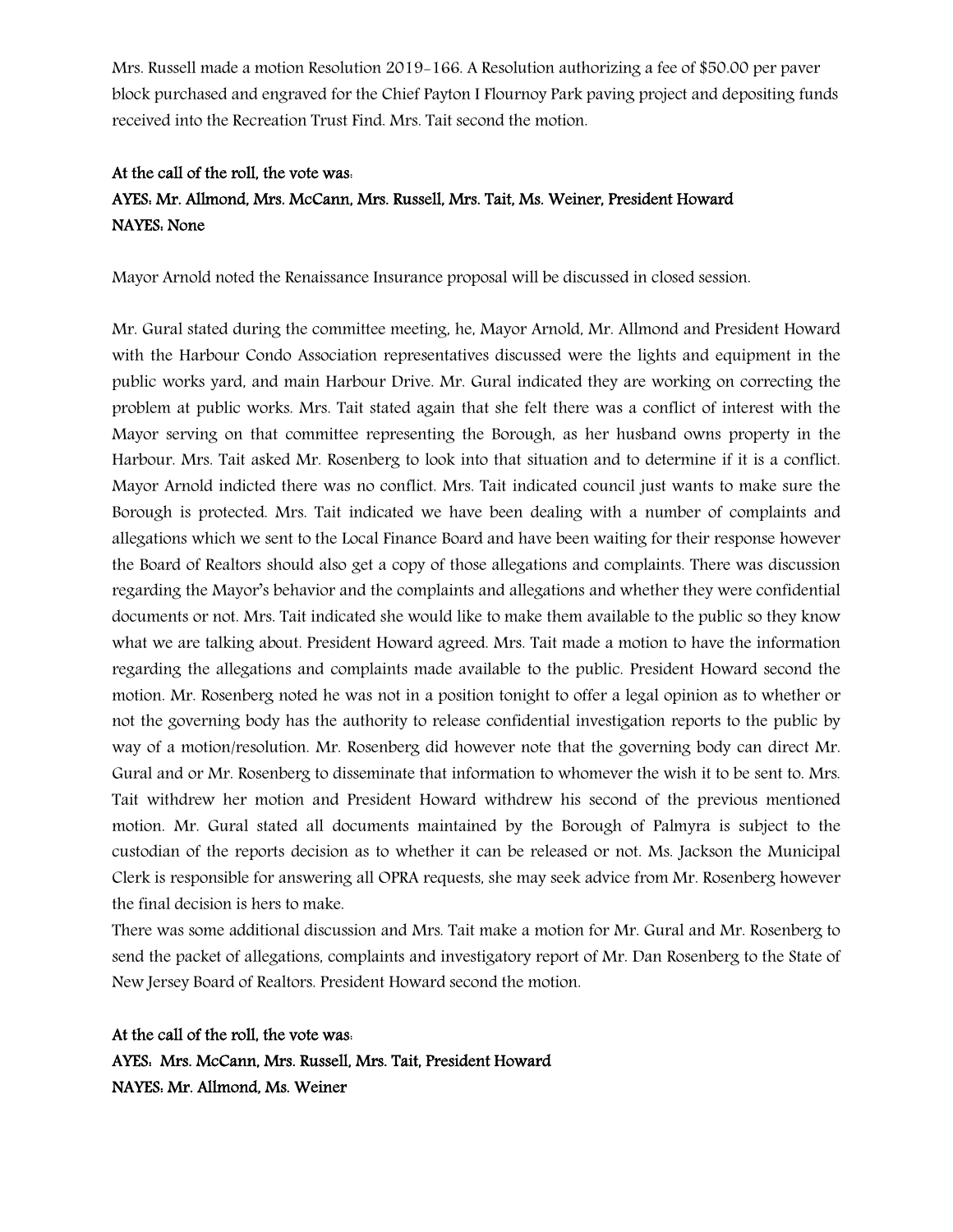Mrs. Tait also made a motion for Mr. Rosenberg to investigate and report back to the governing body, regarding the Mayor's ability to participate in matters concerning the Harbour is a conflict of interest due to her husband ownership of a unit in the Harbour. President Howard second the motion.

## At the call of the roll, the vote was:

# AYES: Mr. Allmond, Mrs. McCann, Mrs. Russell, Mrs. Tait, Ms. Weiner, President Howard NAYES: None

Mr. Gural indicated the Chief of Police had the Downtown Parking questionnaire hand delivered to the business owners in town. It was done to determine the need for an exception to the no parking ordinance for employees. Mr. Gural indicated it can be sent to all property owners if council so desired.

#### ADMINISTRATOR REPORT

Mr. Gural indicated the Notice of intent to request release of funds you may see in the newspaper and it is requesting the release of grants funds approved, it's routine.

Mr. Gural indicated the NJ DEP Tree grant we will not be applying for as with additional review of the criteria we may not be eligible.

Mr. Gural noted we have not received many applications for the Public works seasonal positions however, interest has been expressed. President Howard asked if they were required to be 18 to work for public works. Mr. Gural indicated they should be and a driver's license is required.

Mr. Gural indicated the Technical Assistant position in the construction office did not receive any applicants with the qualifications which we were looking for so for the time being we are taking a step back and reevaluating the position.

Mr. Gural noted the Borough of Palmyra has not yet been declared a quarantined area, but that may occur in the future.

Mr. Gural indicated there was an overflow of the EQ tank at the sewer plant and some tools and equipment of the adjoining neighbor were destroyed in the overflow. Mr. Gural stated we are going to replace that equipment for the resident and it will cost about \$750.00.

Mr. Gural stated the five laptops for the community center are in and we are waiting for our IT person to come in and set them up for use. Mayor Arnold asked if procedures were in place for their use. President Howard indicated there would be. Mr. Gural stated Ms. Jackson and Ms. Sykes are working on some guidelines for use of those computers.

Mr. Gural indicated he had spoken with Mr. McBride about some of the language in the final SRO agreement which was changed from the original agreement and is not acceptable. Mr. Gural stated they are currently working it out with Chief Pearlman and hope to have it at the next meeting for approval. Mr. Gural stated the New Jersey League of Municipalities Annual Conference is being held November 19<sup>th</sup>, 2019 thru November 21<sup>st</sup>, 2019 in Atlantic City, anyone interest in attending should let Ms. Jackson know so accommodations can be made.

Mayor Arnold noted the on Wednesday June  $5<sup>th</sup>$ , 2019, Rowan College will be hosting a seminar regarding resources for and growing your business from 9:00 to 11:00.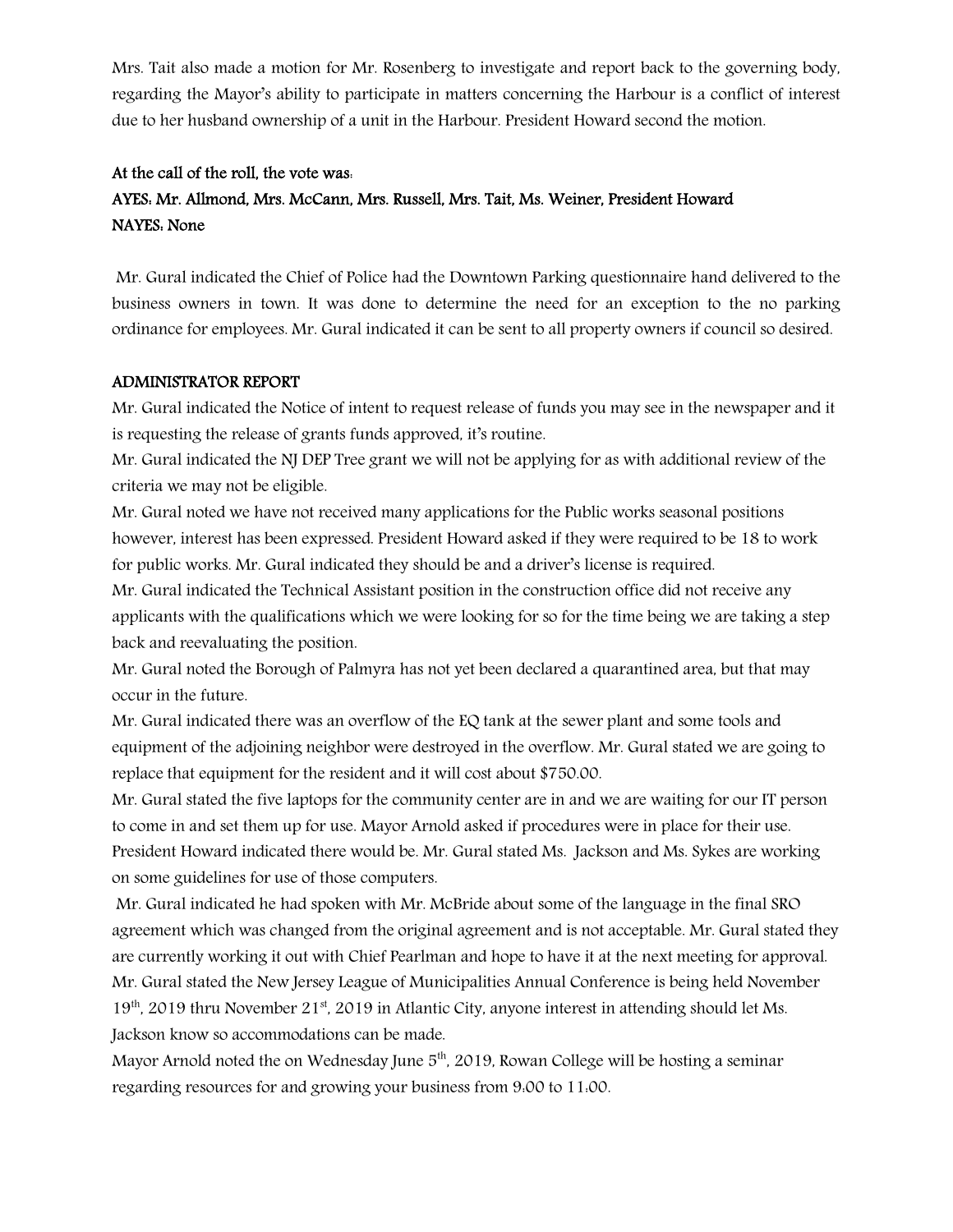Mayor Arnold requested approval to apply for the National Foundation of Women's Legislators Conference. Mrs. Tait made a motion to allow Mayor Arnold to apply for the scholarship for the National Foundation of Women's Legislators. President Howard second the motion.

# All members present voted in favor of the motion.

Mr. Allmond requested the Half Way to Success Seminars being held at RCBC on June  $22<sup>nd</sup>$ , 2019 also be included on the website. Mr. Allmond indicated he would get the information to Mr. Gural.

#### PUBLIC PORTION

Mayor Arnold asked for a motion to open the Public Portion. Mrs. Russell made a motion to open the public portion for comments. President Howard second the motion

#### All members present voted in favor of the motion

Mr. Rader – Harbour Drive – Mr. Rader asked if the laptops for the community center are for exclusive on site use of Palmyra residents. Mr. Gural indicated on site only, yes. They was additional discussion regarding who can or cannot use those laptops. Mr. Gural indicated guidelines will be put in place prior to the use of those computers in the center.

Mr. Adams – Temple Blvd. – Mr. Adams indicated he attending the Memorial Day Service over the weekend at the War Memorial and it was very nice. Mr. Adams inquired if the trains could be stopped or quite during the time of the ceremony. Mr. Adams noted the price for the pavers has been set and asked when the forms would be available for those interested in purchasing memorial pavers. Mr. Gural indicated it will be on the website and in Borough hall in the next couple of days. Mr. Adams asked if a line item had been set up for the next fire truck purchase. Mayor Arnold indicated we cannot fund something which we are not purchasing. Mr. Gural explained further.

**Mr. McElwee- Columbia Avenue** – Mr. McElwee indicated he received a copy of the Sun newspaper today additionally he wanted to thank Bruce for his comments. Mr. McElwee thanked Ms. Weiner for her help with the ceremony and also thanked Jim for taking the pictures.

No one else from the public wishing to be heard, Mrs. Russell asked for a motion to close the public portion. Mrs. Tait second the motion.

#### All members present voted in favor of the motion.

Mayor Arnold asked if there was any business for executive session. Mr. Gural yes, a personnel matter, negotiation matter and litigation.

Mayor Arnold asked for a motion to approve Resolution 2019-167. President Russell made a motion to approve Resolution 2019-167, Resolution Excluding the Public from Certain Meetings pursuant to